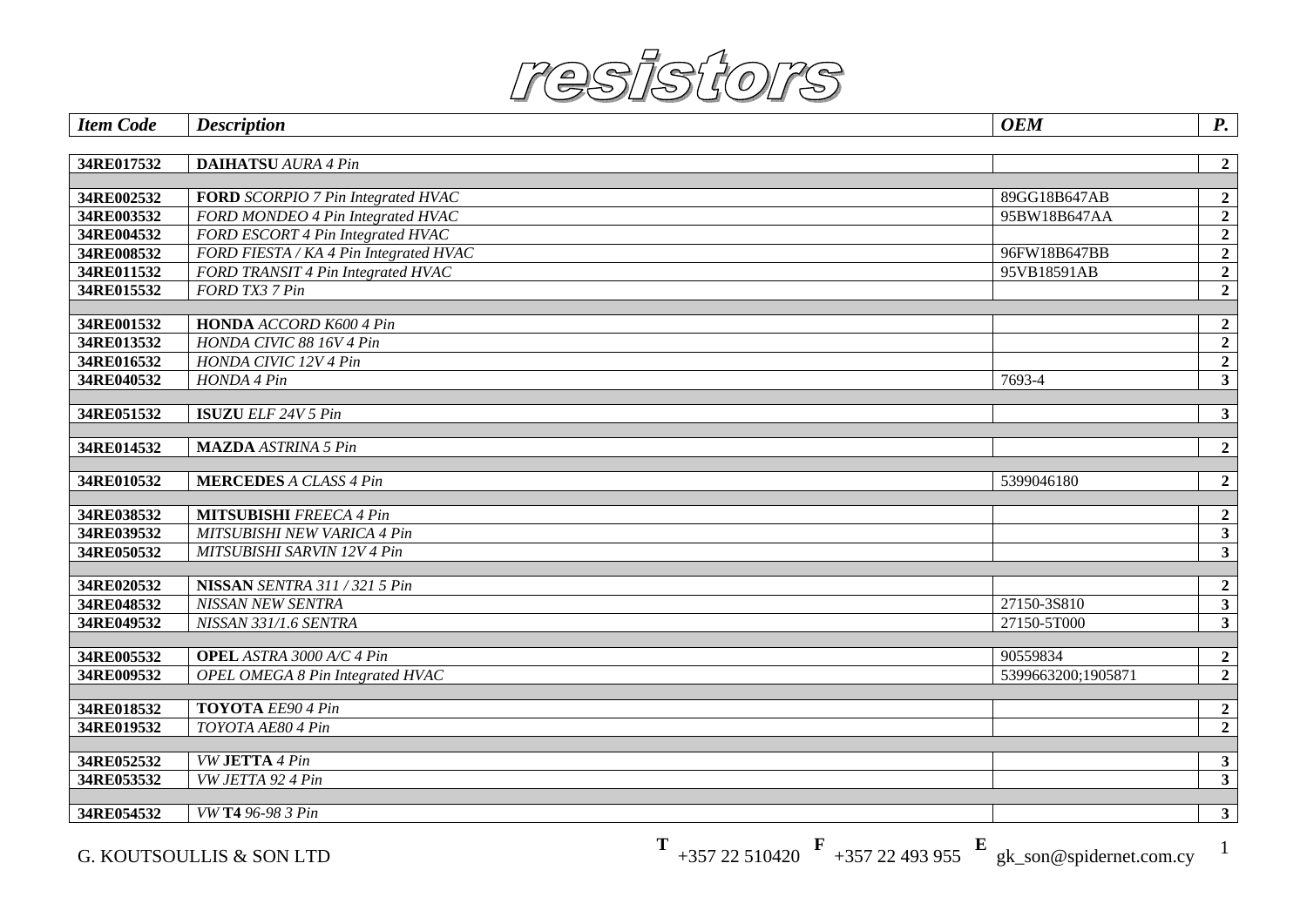resistors

| $\circledcirc$<br>5<br>$E =$<br>$-11-$<br>$\circ$<br>34RE002532<br>34RE003532<br>34RE001532<br>34RE004532<br>34RE005532<br>34RE008532<br>٦,<br>d<br>$\mathbf{I}$<br>$\sqrt{(\mathbf{e}, \mathbf{e}', \mathbf{e}')^2}$<br><b>II</b><br>召<br>$\frac{2}{3}$ O<br>ÍÌ<br>34RE009532<br>34RE010532<br>34RE011532<br>34RE013532<br>34RE014532<br>34RE015532<br>■ 9<br>0 <br>n,<br>B <sup>3</sup><br>$O_{\frac{5}{2}}$<br>$ 8\rangle$<br>3<br>34RE016532<br>34RE017532<br>34RE018532<br>34RE019532<br>34RE020532<br>34RE038532 |  |  |  |  |  |  |  |  |
|------------------------------------------------------------------------------------------------------------------------------------------------------------------------------------------------------------------------------------------------------------------------------------------------------------------------------------------------------------------------------------------------------------------------------------------------------------------------------------------------------------------------|--|--|--|--|--|--|--|--|
|                                                                                                                                                                                                                                                                                                                                                                                                                                                                                                                        |  |  |  |  |  |  |  |  |
|                                                                                                                                                                                                                                                                                                                                                                                                                                                                                                                        |  |  |  |  |  |  |  |  |
|                                                                                                                                                                                                                                                                                                                                                                                                                                                                                                                        |  |  |  |  |  |  |  |  |
|                                                                                                                                                                                                                                                                                                                                                                                                                                                                                                                        |  |  |  |  |  |  |  |  |
|                                                                                                                                                                                                                                                                                                                                                                                                                                                                                                                        |  |  |  |  |  |  |  |  |
|                                                                                                                                                                                                                                                                                                                                                                                                                                                                                                                        |  |  |  |  |  |  |  |  |
|                                                                                                                                                                                                                                                                                                                                                                                                                                                                                                                        |  |  |  |  |  |  |  |  |
|                                                                                                                                                                                                                                                                                                                                                                                                                                                                                                                        |  |  |  |  |  |  |  |  |